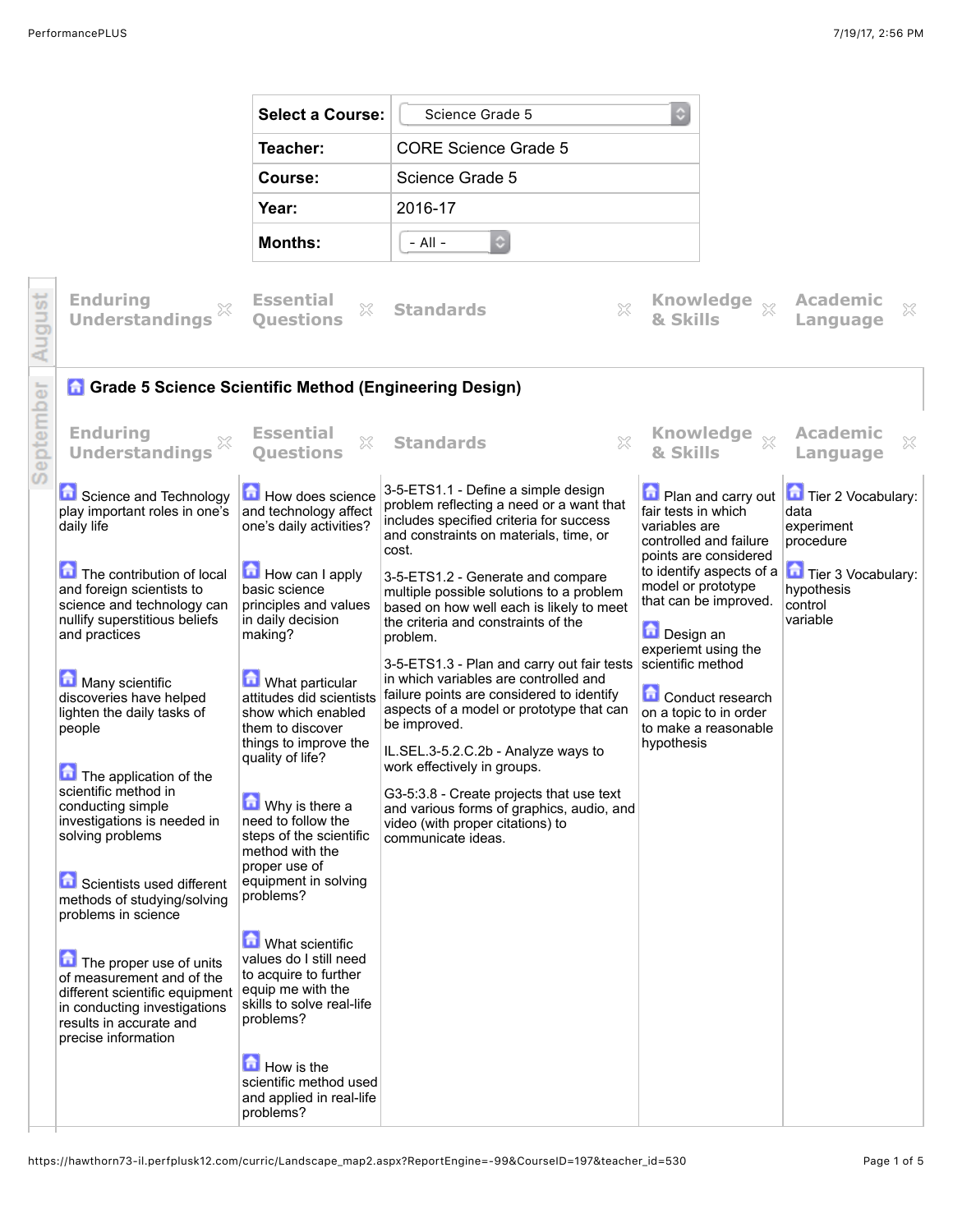| <b>Enduring</b><br>X<br><b>Understandings</b>                                                                                                                                                                                                                                                                                                                  | <b>Essential</b><br>X<br><b>Ouestions</b>                                                                                                                                                                                     | X<br><b>Standards</b>                                                                                                                                                                                                                                                                                                                                                                                                                                                                                                                                                                                                                                                                                                                                                                                                                                                                                                        | Knowledge xx<br>& Skills                                                                                                                                                                                                                                        | Academic<br>X<br>Language                                                                                                                                                                                                                                                                                                                    |
|----------------------------------------------------------------------------------------------------------------------------------------------------------------------------------------------------------------------------------------------------------------------------------------------------------------------------------------------------------------|-------------------------------------------------------------------------------------------------------------------------------------------------------------------------------------------------------------------------------|------------------------------------------------------------------------------------------------------------------------------------------------------------------------------------------------------------------------------------------------------------------------------------------------------------------------------------------------------------------------------------------------------------------------------------------------------------------------------------------------------------------------------------------------------------------------------------------------------------------------------------------------------------------------------------------------------------------------------------------------------------------------------------------------------------------------------------------------------------------------------------------------------------------------------|-----------------------------------------------------------------------------------------------------------------------------------------------------------------------------------------------------------------------------------------------------------------|----------------------------------------------------------------------------------------------------------------------------------------------------------------------------------------------------------------------------------------------------------------------------------------------------------------------------------------------|
| <b>Grade 5 Science Matter and Its Interactions</b><br><b>Enduring</b><br>X<br><b>Understandings</b>                                                                                                                                                                                                                                                            | <b>Essential</b><br>X<br><b>Ouestions</b>                                                                                                                                                                                     | ×<br><b>Standards</b>                                                                                                                                                                                                                                                                                                                                                                                                                                                                                                                                                                                                                                                                                                                                                                                                                                                                                                        | Knowledge xx<br>& Skills                                                                                                                                                                                                                                        | <b>Academic</b><br>X<br>Language                                                                                                                                                                                                                                                                                                             |
| Matter is made of<br>particles too small to be<br>seen.<br>The molecular<br>arrangement influences<br>whether matter is considered<br>a solid, liquid, and gas.<br>Matter can change form.<br>When matter is changed,<br>weight is conserved (law of<br>conservation).<br>Data is collected through<br>quantitative and qualitative<br>observations in matter. | How does energy<br>influence molecular<br>arrangements?<br><b>M</b> What<br>circumstances create<br>physical and chemical<br>changes?<br>How is matter<br>conserved?<br>How do molecules<br>determine matter's<br>properties? | 5-PS1.1 - Develop a model to describe<br>that matter is made of particles too small<br>to be seen.<br>5-PS1.2 - Measure and graph quantities<br>to provide evidence that regardless of the<br>type of change that occurs when heating,<br>cooling, or mixing substances, the total<br>weight of matter is conserved.<br>5-PS1.3 - Make observations and<br>measurements to identify materials<br>based on their properties.<br>5-PS1.4 - Conduct an investigation to<br>determine whether the mixing of two or<br>more substances results in new<br>substances.<br>IL.SEL.3-5.2.A.2a - Identify verbal,<br>physical, and situational cues that<br>indicate how others may feel.<br>IL.SEL.3-5.2.A.2b - Describe the<br>expressed feelings and perspectives of<br>others.<br>IL.SEL.3-5.2.C.2a - Describe approaches<br>for making and keeping friends.<br>IL.SEL.3-5.2.C.2b - Analyze ways to<br>work effectively in groups. | <b>D</b> Understand that<br>matter is made of<br>microscopic particles.<br>Observe and<br>graph changes in<br>states of matter.<br><b>In Identify properties</b><br>of matter<br><b>Conduct</b><br>experiments and<br>record physcial and<br>checmical changes. | $\mathbf{\hat{a}}$ TIER 2<br>Vocabulary:<br>evidence<br>data<br>mass/weight<br>volume<br>particles<br>property<br>substances<br>conserved<br>$\mathbf{\hat{a}}$ TIER 3<br>Vocabulary:<br>matter<br>qualitative<br>quantitative<br>solids, liquids, gas<br>physical and chemical<br>changes<br>law of conservation of<br>matter<br>dissolving |
|                                                                                                                                                                                                                                                                                                                                                                |                                                                                                                                                                                                                               | RI.5.7 - Draw on information from<br>multiple print or digital sources,<br>demonstrating the ability to locate an<br>answer to a question quickly or to solve a<br>problem efficiently.                                                                                                                                                                                                                                                                                                                                                                                                                                                                                                                                                                                                                                                                                                                                      |                                                                                                                                                                                                                                                                 |                                                                                                                                                                                                                                                                                                                                              |
| <b>Enduring</b><br><b>Understandings</b>                                                                                                                                                                                                                                                                                                                       | <b>Essential</b><br>X<br><b>Ouestions</b>                                                                                                                                                                                     | 33<br><b>Standards</b>                                                                                                                                                                                                                                                                                                                                                                                                                                                                                                                                                                                                                                                                                                                                                                                                                                                                                                       | Knowledge xx<br>& Skills                                                                                                                                                                                                                                        | <b>Academic</b><br>×<br>Language                                                                                                                                                                                                                                                                                                             |
| <b>Enduring</b><br><b>Understandings</b>                                                                                                                                                                                                                                                                                                                       | <b>Essential</b><br>X<br><b>Ouestions</b>                                                                                                                                                                                     | $\mathbb{X}$<br><b>Standards</b>                                                                                                                                                                                                                                                                                                                                                                                                                                                                                                                                                                                                                                                                                                                                                                                                                                                                                             | Knowledge xx<br>& Skills                                                                                                                                                                                                                                        | <b>Academic</b><br>X<br>Language                                                                                                                                                                                                                                                                                                             |
|                                                                                                                                                                                                                                                                                                                                                                |                                                                                                                                                                                                                               |                                                                                                                                                                                                                                                                                                                                                                                                                                                                                                                                                                                                                                                                                                                                                                                                                                                                                                                              | Chidante vill ovalore hour life                                                                                                                                                                                                                                 |                                                                                                                                                                                                                                                                                                                                              |

**Grade 5 Science Ecosystems** This unit is a study of ecosystems on Earth. Students will explore how life on Earth is diverse and interrelated. Living thing interact with each other and with their physical environment. The sun is the source of energy of all living systems. The two major parts of the unit are the investigation on how energy flows through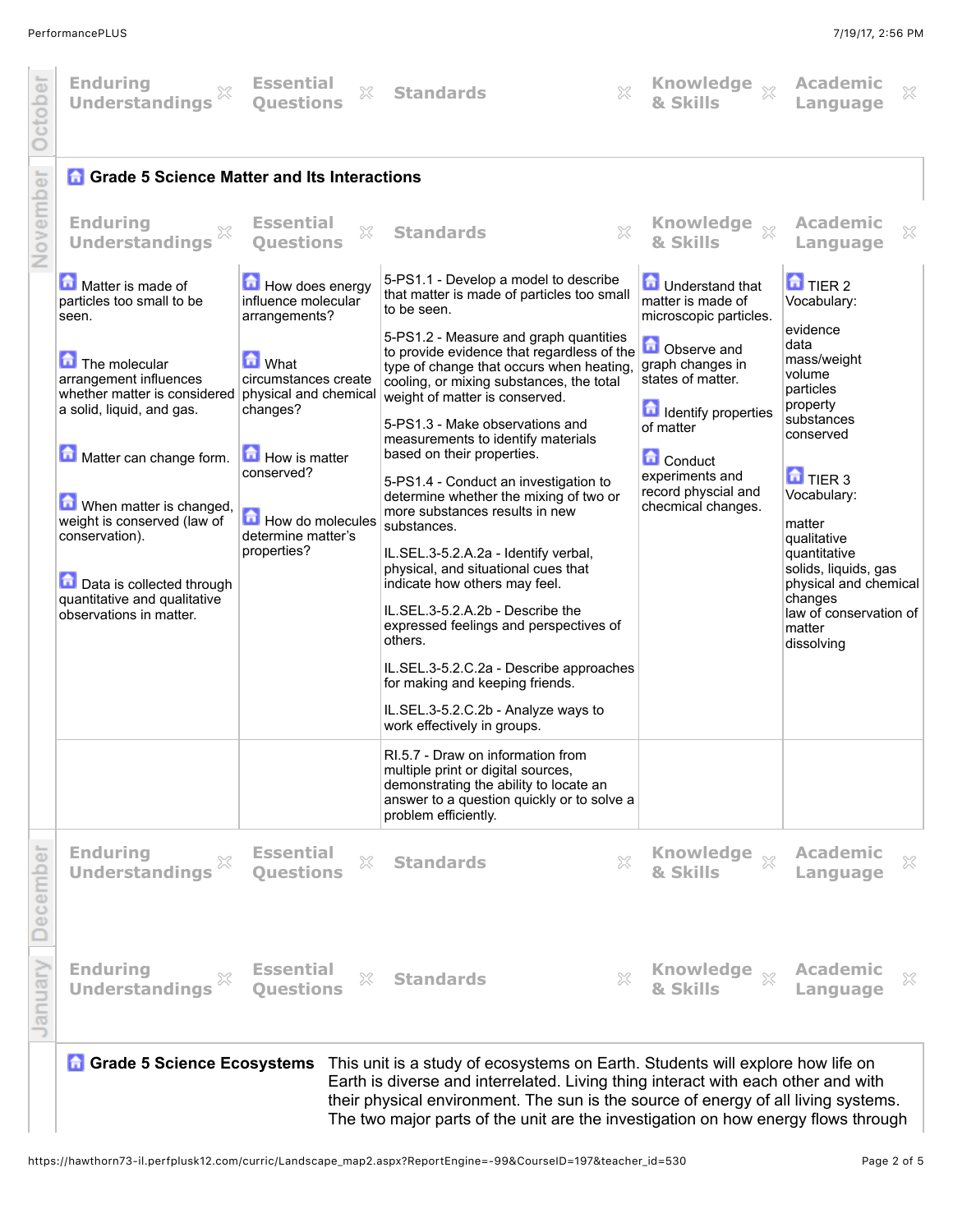February

an ecosystem and understanding how ecosystems change naturally over time. Students will also study how living and non-living things depend on each other for survival in an ecosystem with an emphasis on how humans impact ecosystems

| <b>Enduring</b><br>×<br><b>Understandings</b>                                                                                                                                                                                                                                                                                                                                                                                                                                                                                                                                                                                                                                                                                                 | <b>Essential</b><br>X<br><b>Ouestions</b>                                                                                                                                                                                                                                                              | X<br><b>Standards</b>                                                                                                                                                                                                                                                                                                                                                                                                                                                                                                                                                                                                                                                                                              | <b>Knowledge</b><br>$\chi$<br>& Skills                                                                                                                                                                                                                                                                                                                                                                                           | <b>Academic</b><br>X<br>Language                                                                                                                                                                       |
|-----------------------------------------------------------------------------------------------------------------------------------------------------------------------------------------------------------------------------------------------------------------------------------------------------------------------------------------------------------------------------------------------------------------------------------------------------------------------------------------------------------------------------------------------------------------------------------------------------------------------------------------------------------------------------------------------------------------------------------------------|--------------------------------------------------------------------------------------------------------------------------------------------------------------------------------------------------------------------------------------------------------------------------------------------------------|--------------------------------------------------------------------------------------------------------------------------------------------------------------------------------------------------------------------------------------------------------------------------------------------------------------------------------------------------------------------------------------------------------------------------------------------------------------------------------------------------------------------------------------------------------------------------------------------------------------------------------------------------------------------------------------------------------------------|----------------------------------------------------------------------------------------------------------------------------------------------------------------------------------------------------------------------------------------------------------------------------------------------------------------------------------------------------------------------------------------------------------------------------------|--------------------------------------------------------------------------------------------------------------------------------------------------------------------------------------------------------|
| All organisms require<br>energy to survive, and<br>different organisms<br>(producers, consumers,<br>herbivores, carnivores,<br>omnivores, decomposers)<br>have different methods for<br>obtaining energy<br>Organisms depend on<br>their ability to adapt in order<br>to survive<br>Organisms and their<br>environments are<br>interconnected<br>Changes in one part of a<br>system will affect other parts<br>of the system<br>Matter needed to sustain<br>life is continually recycled<br>among and between<br>organisms and the<br>environment<br>Humans can alter the<br>living and non-living factors<br>within an ecosystem, thereby<br>creating changes to the<br>overall system<br>The life processes of<br>organisms are affected by | How is energy<br>passed through an<br>ecosystem?<br><b>How do</b><br>ecosystems change<br>over time?<br>How do people<br>affect ecosystems?<br>How do plants<br>sustain and provide<br>food as producers in<br>the ecosystem?<br><b>How do</b><br>organisms compete<br>and survive in an<br>ecosystem? | 5-LS1.1 - Support an argument that<br>plants get the materials they need for<br>growth chiefly from air and water.<br>5-LS2.1 - Develop a model to describe<br>the movement of matter among plants,<br>animals, decomposers, and the<br>environment.<br>5-PS3.1 - Use models to describe that<br>energy in animals' food (used for body<br>repair, growth, motion, and to maintain<br>body warmth) was once energy from the<br>sun.<br>IL.SEL.3-5.2.A.2a - Identify verbal,<br>physical, and situational cues that<br>indicate how others may feel.<br>IL.SEL.3-5.2.A.2b - Describe the<br>expressed feelings and perspectives of<br>others.<br>IL.SEL.3-5.2.C.2b - Analyze ways to<br>work effectively in groups. | Use models to<br>describe that energy<br>in animals' food (used<br>for body repair,<br>growth, motion, and to<br>maintain body<br>warmth) was once<br>energy from the sun.<br>Support an<br>argument that plants<br>get the materials they<br>need for growth<br>chiefly from air and<br>water.<br>Develop a model<br>to describe the<br>movement of matter<br>among plants,<br>animals,<br>decomposers, and the<br>environment. | Tier 2 Vocabulary:<br>energy<br>plants<br>environment<br>living<br>non-living<br>Tier 3 Vocabulary:<br>ecosystem<br>producer<br>consumer<br>decomposer<br>photosynthesis<br>decomposition<br>food webs |
| their interactions with each<br>other and their environments<br>and may be altered by<br>human manipulation                                                                                                                                                                                                                                                                                                                                                                                                                                                                                                                                                                                                                                   |                                                                                                                                                                                                                                                                                                        |                                                                                                                                                                                                                                                                                                                                                                                                                                                                                                                                                                                                                                                                                                                    |                                                                                                                                                                                                                                                                                                                                                                                                                                  |                                                                                                                                                                                                        |
|                                                                                                                                                                                                                                                                                                                                                                                                                                                                                                                                                                                                                                                                                                                                               |                                                                                                                                                                                                                                                                                                        | RI.5.1 - Quote accurately from a text<br>when explaining what the text says<br>explicitly and when drawing inferences<br>from the text.<br>RI.5.7 - Draw on information from<br>multiple print or digital sources,<br>demonstrating the ability to locate an<br>answer to a question quickly or to solve a<br>problem efficiently.<br>RI.5.9 - Integrate information from<br>several texts on the same topic in order                                                                                                                                                                                                                                                                                              |                                                                                                                                                                                                                                                                                                                                                                                                                                  |                                                                                                                                                                                                        |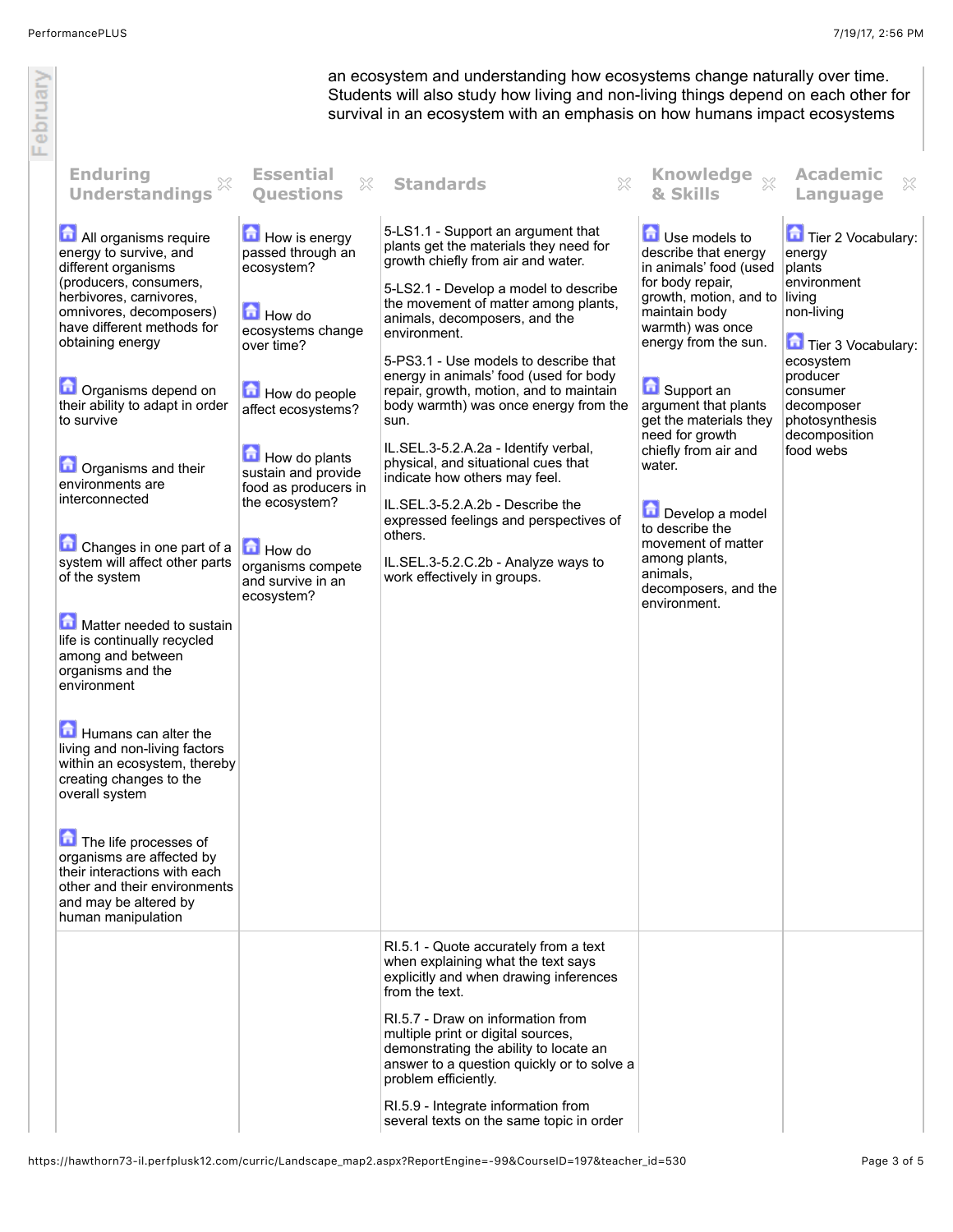|       | <b>A</b> Human Impacts and Earth Systems                                                                                                                                                                                                                                                      |                                                                                                                                                                                                                                                                                                                                                                                                                        | to write or speak about the subject<br>knowledgeably.<br>SL.5.5 - Include multimedia components<br>(e.g., graphics, sound) and visual<br>displays in presentations when<br>appropriate to enhance the development<br>of main ideas or themes.<br>W.5.1 - Write opinion pieces on topics or<br>texts, supporting a point of view with<br>reasons and information.<br>Human Impacts                                                                                                          |                                                                               |                                                                                                                                                                                                                                                                                                                                                                           |
|-------|-----------------------------------------------------------------------------------------------------------------------------------------------------------------------------------------------------------------------------------------------------------------------------------------------|------------------------------------------------------------------------------------------------------------------------------------------------------------------------------------------------------------------------------------------------------------------------------------------------------------------------------------------------------------------------------------------------------------------------|--------------------------------------------------------------------------------------------------------------------------------------------------------------------------------------------------------------------------------------------------------------------------------------------------------------------------------------------------------------------------------------------------------------------------------------------------------------------------------------------|-------------------------------------------------------------------------------|---------------------------------------------------------------------------------------------------------------------------------------------------------------------------------------------------------------------------------------------------------------------------------------------------------------------------------------------------------------------------|
| March |                                                                                                                                                                                                                                                                                               |                                                                                                                                                                                                                                                                                                                                                                                                                        | Earth Systems<br>Water                                                                                                                                                                                                                                                                                                                                                                                                                                                                     |                                                                               |                                                                                                                                                                                                                                                                                                                                                                           |
|       |                                                                                                                                                                                                                                                                                               |                                                                                                                                                                                                                                                                                                                                                                                                                        | 3-4 weeks                                                                                                                                                                                                                                                                                                                                                                                                                                                                                  |                                                                               |                                                                                                                                                                                                                                                                                                                                                                           |
|       | <b>Enduring</b><br>X<br><b>Understandings</b>                                                                                                                                                                                                                                                 | <b>Essential</b><br>X<br><b>Questions</b>                                                                                                                                                                                                                                                                                                                                                                              | X<br><b>Standards</b>                                                                                                                                                                                                                                                                                                                                                                                                                                                                      | Knowledge xx<br>& Skills                                                      | <b>Academic</b><br>×<br>Language                                                                                                                                                                                                                                                                                                                                          |
|       | <b>D</b> Water distribution on<br>earth is uneven among<br>sources.<br>Humans impact the earth<br>and enviroment in both<br>positive and negative ways.<br>Hydrosphere, geosphere,<br>atmosphere and biosphere<br>interact in multiple ways to<br>influence the earth and its<br>environemnt. | How does water<br>distribution on earth<br>affect our access to<br>water availability?<br>How do the<br>systems interact in<br>multiple ways to affect<br>earth's surface<br>materials and<br>processes?<br>How do human<br>activities in<br>agriculture, industry,<br>and every day life<br>have major effects on<br>our earth?<br>How are humans<br>doing things to protect<br>earth's resources and<br>environemnt? | 5-ESS2.1 - Develop a model using an<br>example to describe ways the<br>geosphere, biosphere, hydrosphere,<br>and/or atmosphere interact.<br>5-ESS2.2 - Describe and graph the<br>amounts and percentages of water and<br>fresh water in various reservoirs to<br>provide evidence about the distribution of<br>water on Earth.<br>5-ESS3.1 - Obtain and combine<br>information about ways individual<br>communities use science ideas to protect<br>the Earth's resources and environment. |                                                                               | <b>Biosphere</b><br>Hydrosphere<br>Geosphere<br>Atomosphere<br>Acquifer<br>Disallination<br><b>Water Cycle</b><br>Water pollution<br>River<br>Lake<br>Ocean<br>Glaciers<br>Pollutants<br><b>Global warming</b><br>Green house effect<br>Solar energy<br>Wind power<br>Conservation<br>Hydro power<br>Renewable<br>resources<br>Non-Renewable<br>Resources<br>Fossil fuels |
| Apri  | <b>Enduring</b><br>×<br><b>Understandings</b>                                                                                                                                                                                                                                                 | <b>Essential</b><br>53<br><b>Ouestions</b>                                                                                                                                                                                                                                                                                                                                                                             | $\gtrapprox$<br><b>Standards</b>                                                                                                                                                                                                                                                                                                                                                                                                                                                           | <b>Knowledge</b><br>$\chi$<br>& Skills                                        | <b>Academic</b><br>×<br>Language                                                                                                                                                                                                                                                                                                                                          |
| May   | <b>n</b> Grade 5 Science Space Systems<br><b>Enduring</b><br><b>Understandings</b><br>The gravitational force of<br>Earth acting on an object                                                                                                                                                 | <b>Essential</b><br>X<br><b>Ouestions</b><br>How do<br>components of the                                                                                                                                                                                                                                                                                                                                               | X<br><b>Standards</b><br>5-PS2.1 - Support an argument that the<br>gravitational force exerted by Earth on<br>objects is directed down.                                                                                                                                                                                                                                                                                                                                                    | <b>Knowledge</b><br>$\chi$<br>& Skills<br>Explain with<br>evidence the theory | <b>Academic</b><br>×<br>Language<br>$\overline{\mathbf{a}}$ TIER 2<br>Vocabulary                                                                                                                                                                                                                                                                                          |
|       | near Earth's surface pulls<br>that object toward the<br>planet's center.                                                                                                                                                                                                                      | solar system move<br>and interact?                                                                                                                                                                                                                                                                                                                                                                                     | 5-ESS1.1 - Support an argument that<br>differences in the apparent brightness of<br>the sun compared to other stars is due to                                                                                                                                                                                                                                                                                                                                                              | behind gravitational<br>force<br>Compare the sun                              | Gravity<br>Shadows<br>Atmosphere                                                                                                                                                                                                                                                                                                                                          |